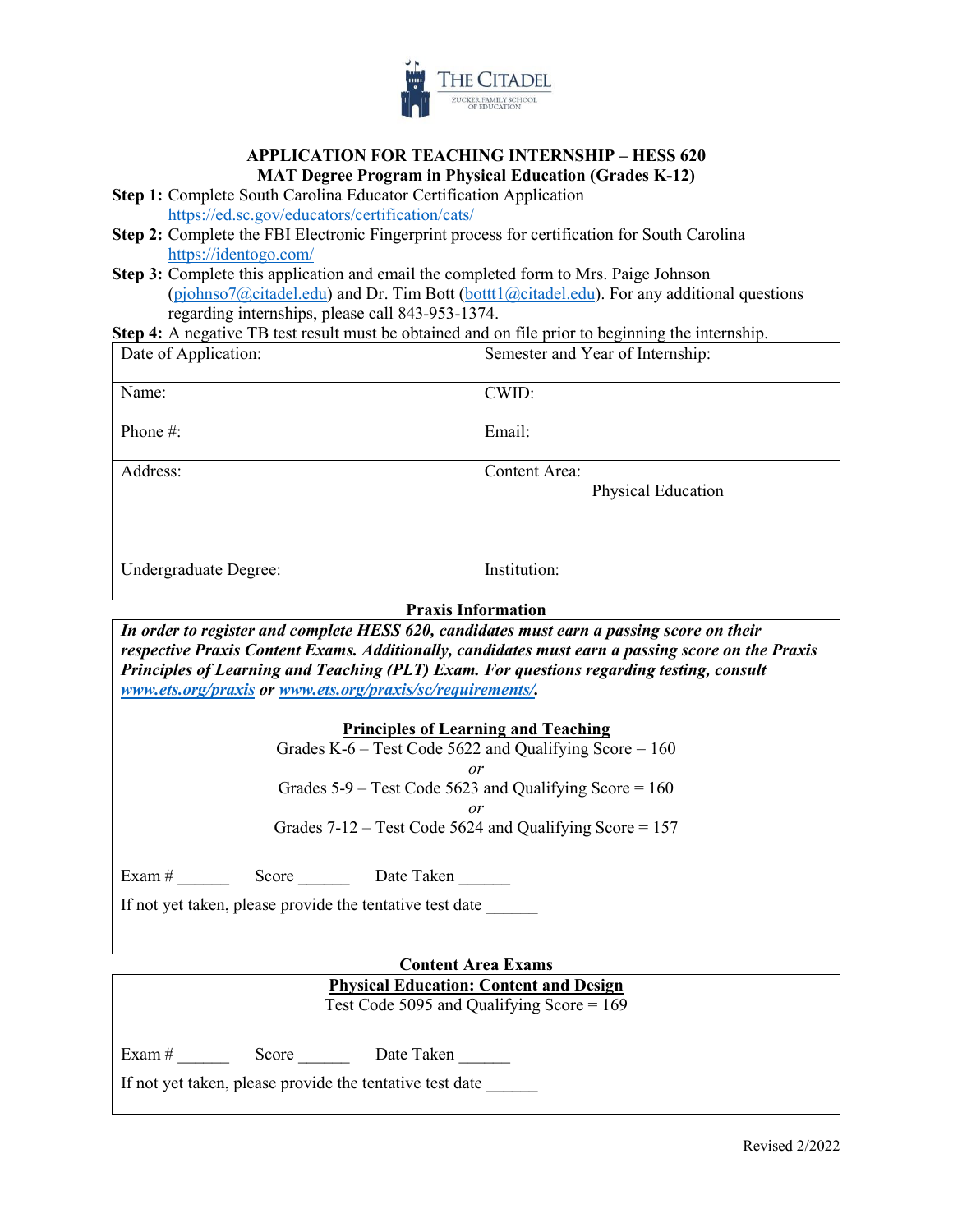

**All coursework must be completed prior to the teaching internship. Please complete the chart below before meeting with Mrs. Johnson.** 

| <b>Course Name</b> | <b>Required Prerequisite</b>                                          | <b>Term</b> | Grade         | <b>Institution</b> |
|--------------------|-----------------------------------------------------------------------|-------------|---------------|--------------------|
| and Number         | <b>Courses</b>                                                        | Completed   | <b>Earned</b> |                    |
|                    | Competency through<br>coursework, approved<br>work experience, and/or |             |               |                    |
|                    | administered competency                                               |             |               |                    |
|                    | in the areas of Functional<br><b>Anatomy and Physiology</b>           |             |               |                    |
|                    | and Developmental<br><b>Psychology</b>                                |             |               |                    |
|                    | <b>Current CPR and First</b><br>Aid Certification <sup>2</sup>        |             |               |                    |

## **PREREQUISITE COURSE REQUIREMENTS: PHYSICAL EDUCATION[1](#page-1-0)**

#### **EDUCATION CORE REQUIREMENTS**

| <b>Course Number</b> | <b>Course Name</b>                                                                 | <b>Semester</b><br>Completed | Grade<br><b>Earned</b> | <b>Field Experience</b><br>Site/Cooperating Teacher – if<br>applicable |
|----------------------|------------------------------------------------------------------------------------|------------------------------|------------------------|------------------------------------------------------------------------|
| <b>EDUC 536</b>      | <b>Educational Psychology</b>                                                      |                              |                        |                                                                        |
| <b>EDUC 592</b>      | <b>Teaching Language and</b><br><b>Literacy Across the</b><br><b>Content Areas</b> |                              |                        |                                                                        |

## **PSYCHOLOGY COURSE REQUIREMEN[T3](#page-1-2)**

| <b>Course Number</b> | <b>Course Name</b>                            | <b>Semester</b><br><b>Completed</b> | Grade<br><b>Earned</b> | <b>Institution</b> |
|----------------------|-----------------------------------------------|-------------------------------------|------------------------|--------------------|
| <b>PSYC 500</b>      | <b>Human Growth and</b><br><b>Development</b> |                                     |                        |                    |

 $\overline{a}$ 

<span id="page-1-0"></span><sup>&</sup>lt;sup>1</sup> IMPORTANT NOTE: The MAT in Physical Education assumes a substantial undergraduate preparation in the sciences. All coursework must be completed prior to the HESS 620 internship placement.

<span id="page-1-1"></span><sup>&</sup>lt;sup>2</sup> Physical Education advisor will submit proof of certification to the Director of Clinical Practices, Partnerships and Recruitment.

<span id="page-1-2"></span><sup>3</sup> This course might not be required if the candidate has verifiable undergraduate coursework in child *and* adolescent psychology/development.